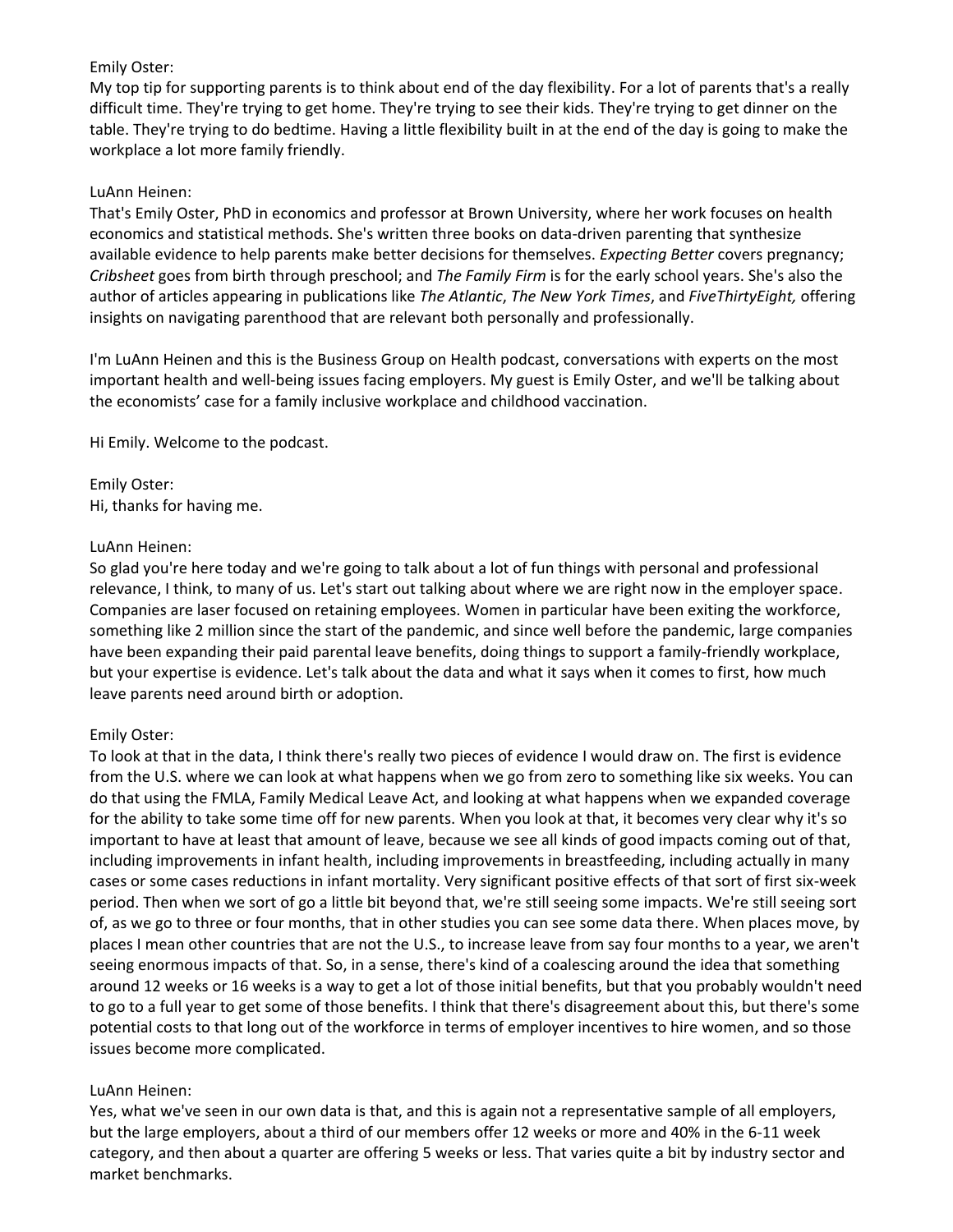Yes, that sounds sort of very consistent with what we see. I mean, in general, when we look in the data, we see that firms that have larger shares of white-collar workers tend to offer more leave.

#### LuAnn Heinen:

To your point about kind of variability and global leave, we've looked at data from around the world and many countries, middle and higher economic countries, require paid parental leave from 10 weeks in Mexico, to something like 14 months in South Korea, and even more in some Eastern European countries.

#### Emily Oster:

The U.S. is a very significant outlier on this dimension. We are the only developed country, and, in fact, almost the only country that does not offer some kind of paid parental leave. Many of us were really disappointed this week when it seems like that provision is going to come out of one of the bills that's on the table at the moment. That was very disappointing.

#### LuAnn Heinen:

I saw that on your Twitter account.

#### Emily Oster:

It was interesting for me, because this is something I sort of think about academically all the time. When I saw that I just had this moment of just being sad, and it was actually very surprising because it's not often a way that I sort of feel in that setting, but just to see a piece of information like that and just think, wow, I'm mad, yes, but I'm also just like tremendously sad that that seems like it's not going to happen when it's so obviously should.

#### LuAnn Heinen:

After leave, the initial leave, there's that critical period after parents return to the office. What at that point does a family-friendly culture look like?

## Emily Oster:

I think it's actually a very important part of this discussion, because even for firms that have very good leave policies, and by good, I mean, generous and thoughtful and allowing people to really have the time and whatever. I think we sometimes have the instinct that it's like, okay, I gave you your 12 weeks, and now you're just going to be back, and it's going to be exactly the same. For anybody who has kids, I remember before I had kids, I think I had some of the same, like when they're little babies, it will be a lot of work, but then it won't be so much work anymore after that. That was, of course, entirely wrong. My kids are 6 and 10 and there's still a fair amount of navigation of my work-life and sort of making it fit with the kind of parenting that I want to do. I think that there's a lot that can be done in firms and that starts with recognizing that becoming a parent is a long-term activity and that when people come back at 4 months, they're still going to be breastfeeding and all this other kind of stuff. Even when we think about people who have kids like toddlers or early school age, there's a lot of time that is taken up by that and some constraints that are delivered. There's a value to certain types of flexibility recognition and that people may need that kind of flexibility to make, at least in a sort of particular period of their work life in order to make it work, to kind of operate at a high level and also manage having a family. The first step is really to recognize that parenting does not end at 12 weeks. Then the second is to think about in the particular setting that you're in, what is the kind of scaffolding that you can put in place to make that possible.

## LuAnn Heinen:

Why do you say that, "our culture tells us work and parenting are at odds," and also speak a little bit about what you've called secret parenting.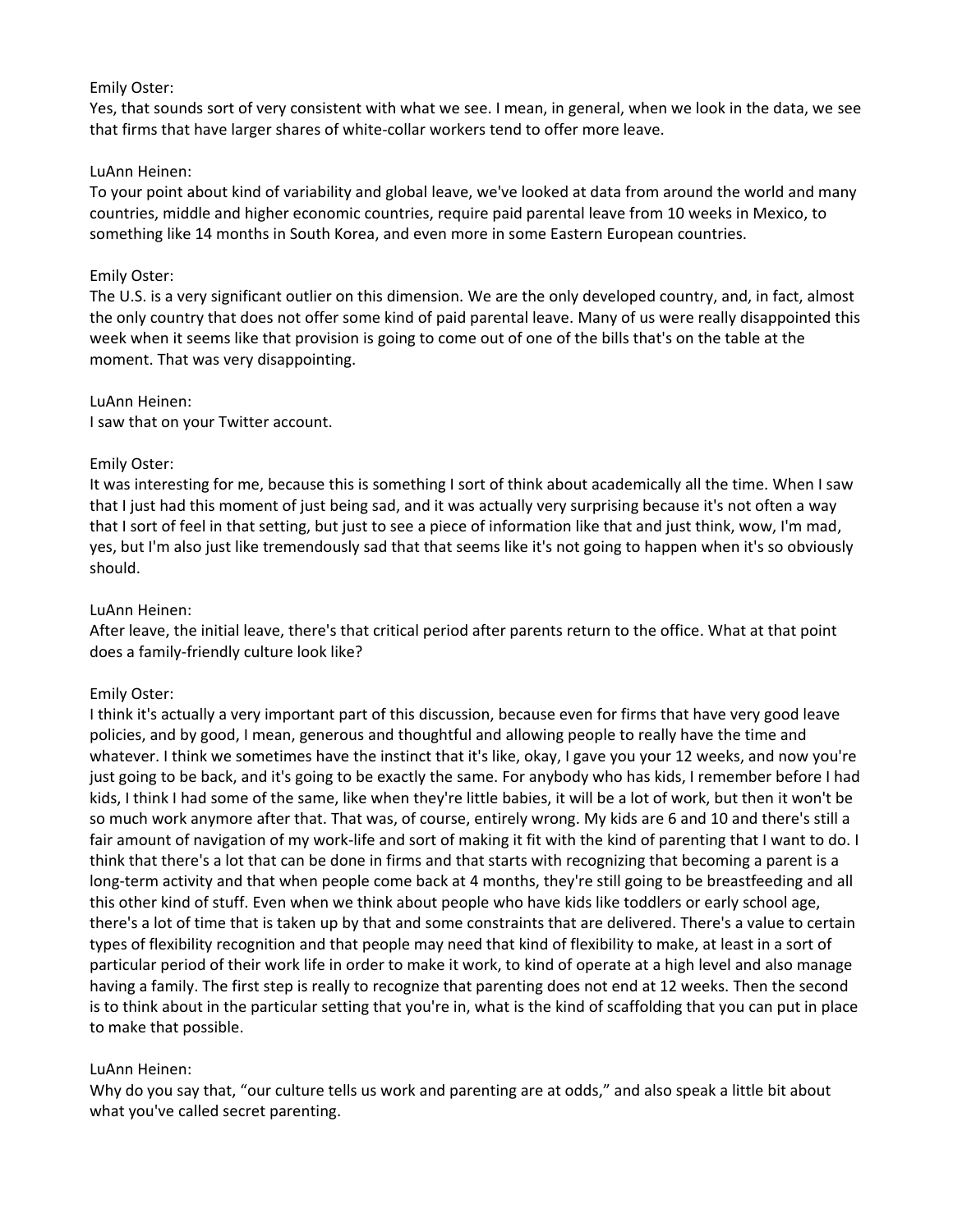It's sort of very interesting. I started talking about this idea of secret parenting pre-pandemic and talking about the idea that we sometimes have the sort of sense that your kids are something to be hidden at work. In fact, you can see this in surveys with people who say, "well, I lied and told my boss that I needed to go to the doctor because I didn't want to tell them I had to take my kid to the doctor." This is an invisible part of your life. I think that makes it very difficult to think about what kinds of flexibility are necessary. The point I was making in that piece was that if we want to move forward in these dimensions, if we want to make it more possible to generate the kinds of flexibility that people need, that we need to make parenting visible. In some ways that really has to start at the top, right? You can't expect the most junior people to be willing to be the ones who stand up and say, "oh hey, you know, I need to leave at 5 o'clock, because it's important to me to have dinner with my kids." When you're at the top, when you've made it, when you're the boss, you do have the opportunity to say that. When people are able to say that, and when people are able to sort of put their authentic selves or their parenting out there in the world, that's a way for junior people to see that modeled. I think that's very, very important. Interesting to think about it in the context of the pandemic is, of course, a year after I wrote that, then all of a sudden we were kind of all parenting in public in this very odd way where we're all zooming from our houses and everybody saw each other's beds. It was very difficult to be not secret. I think in some ways, that's a good push for this, but only if we use it as such.

## LuAnn Heinen:

To that point, are there signposts that are hallmarks of a family-friendly culture, whether you're in the office or on zoom, that you would point to?

## Emily Oster:

I think in the office it's pictures, right? How do you make it visible that you're a parent. I'm looking around at my walls and they're covered in terrible art projects from my children. That's one thing that's sort of one very visible, outward thing. The other thing is people being honest when the thing that they need to do involves their kid. I need to leave early because my kid has a baseball game or I'm going to take this time to go volunteer at my kid's school, whatever it is when you do those things, and I think many people who are in positions of authority do some of those things, to just think to say them. To think to say this is why I'm doing this; this is why I'm going to be out for this hour; this is why I'm going to be leaving earlier. That is the visibility. Even those of us who do a lot of that, we don't think to advertise it, not because we're embarrassed about it, just because it's like why did people need to know that? But I think the point is maybe people do need to know that.

# LuAnn Heinen:

Great point. I imagine that it's particularly powerful when it's leaders, managers, and men who are being visible in those ways.

# Emily Oster:

Yes, I think it is. I think that there's an onus in some ways on both genders. It is particularly powerful when men do it. I also think in some ways it's much easier for men to do it, because I think that you experienced much less of the sort of judgment that sometimes comes with this. It's like this sort of old trope of like, when you see a dad with a baby on an airplane, people are like, "oh, what a great dad?" Then you see a mom with a baby on the airplane, you're like, "ahh, I hope she's not sitting next to me." I think it is this sort of same thing. If people say, I'm leaving to go to my son's baseball game or my daughter's field hockey game or whatever, people are like, "oh, what a great involved dad." If it's a mom goes, "yep, don't care about your job." I think in that sense, it's actually the modeling by a dad is important, but it's important for different reasons. I do think it shouldn't be the case, but I think there is an onus on senior women to do that kind of modeling too. I actually think it's quite hard, because if you have come up in a culture in which this is hidden, and then to take this step and say "now I made it and I need to make it visible that I made it, even though I had kids." That's a hard, emotional step to take.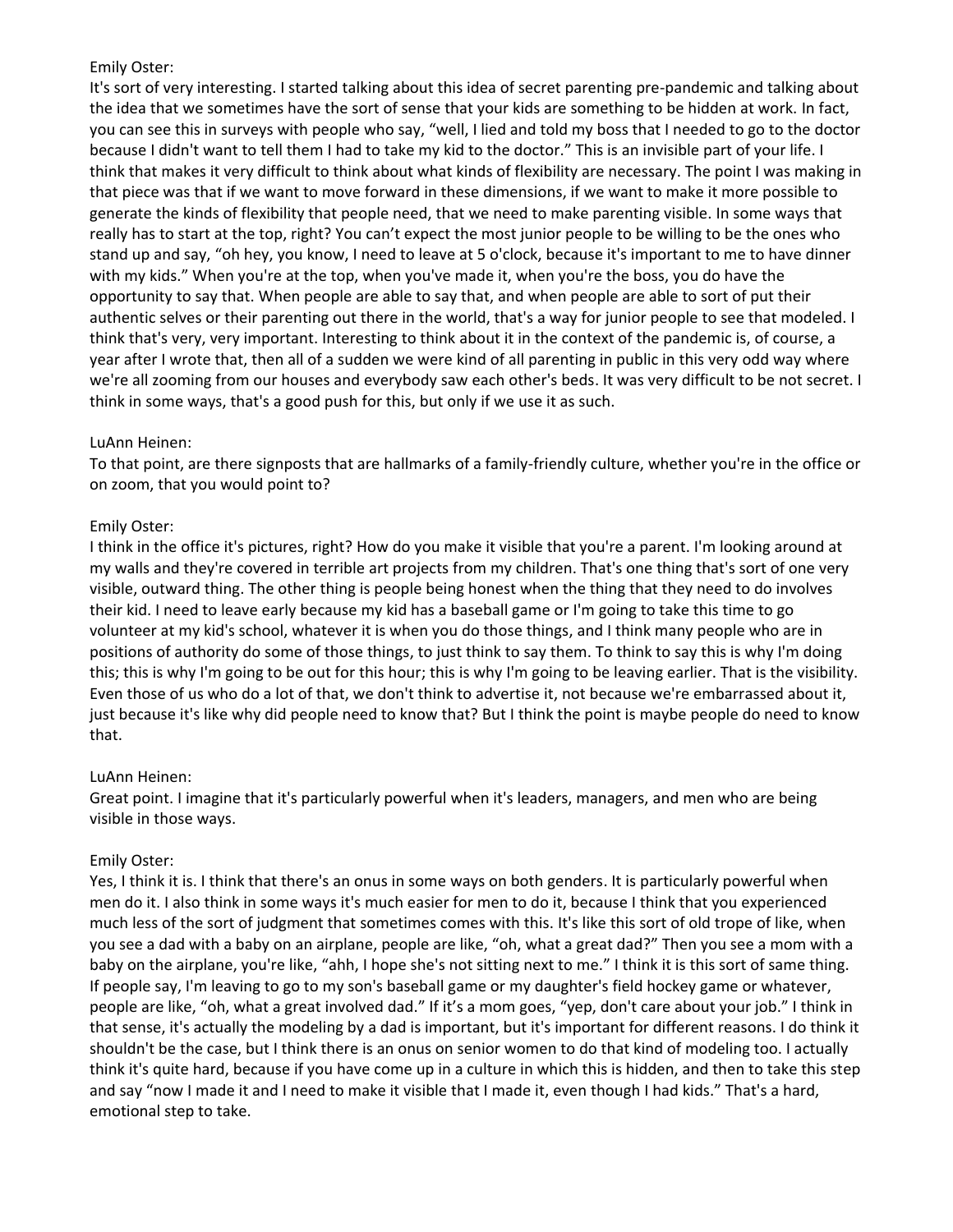## LuAnn Heinen:

That's interesting because when I had my kids, there weren't any notable family-friendly benefits or practices. Today, in our survey, 78% of our members, our large employers, offer flexible work hours, 46% offer backup childcare, over 40% access to tutors and or a stipend for tutoring services. They're shipping breast milk to women who are traveling. It goes on and on. Do you have any particular family-friendly benefits or practices that you think there's a good evidence base for that are more important than others?

# Emily Oster:

I think we don't have a lot of evidence on this sort of specifics, besides things like paid leave. I think it depends a lot on the kind of characteristics of your workforce and the characteristics of your local market. For example, for a lot of people, on-site child care is really central. That's going to be particularly important if you're in a place where child care is difficult to procure. Unfortunately, we have a tremendously significant child care desert in the U.S. and it's very difficult for people to find high-quality, convenient, affordable child care options. That's going to be more of an issue in some places than others. So I can imagine that being very important. In some sense, the answer to this question is just, as a firm, you need to figure out what the people that are working for you need and there's going to be a lot of heterogeneity in that.

## LuAnn Heinen:

Navigation for child care services and referral services and that kind of thing is another benefit I didn't mention, but it's very commonly offered as well.

## Emily Oster:

Yes, exactly. The other piece of it is backup care. But again, I think backup care is an example of something where I think people overvalue it. Companies think it's more important than it is, because if you think about what are people using backup care for. You using backup care when your kid's sick. Okay, but when my kid's sick, they don't just want somebody to show up in the house. In a pinch, if I had to do something, we could work that out, but that's really not the top of my list for how to sort of trust somebody that I've never met before with a kid who was not feeling well. I think for many parents, that's not a very appealing option and it's an argument for, okay, what are the kinds of flexibility you could give that would make people be able to deal with that and maybe backup care seems like a good idea, but actually isn't sort of all that it is worked up to be.

# LuAnn Heinen:

One thing I found super interesting is that well before COVID-19, you were writing about the data informed case for vaccines and kids. What got you interested in that? I'm looking at a *FiveThirtyEight* article from 2014.

## Emily Oster:

I got very interested in studying vaccines for kids when I was working on parenting. A lot of my early work, pre-COVID work, both my academic work and especially my public facing stuff, is much more in the space of questions about parenting. For some people, thinking about childhood vaccines broadly is something that is a source of controversy. It's also, frankly, a very interesting research space to understand. How do we get to a point where people are afraid of the measles vaccine? How do we get there and how do we get out of it? I've done a variety of work on what prompts people to get vaccinations when they haven't been vaccinated or how can we understand the demographics of vaccine resistance. All again, pre COVID.

## LuAnn Heinen:

It's interesting to me and one of the things you're known for in your parenting books is kind of empowering parents to make the best decisions for them, but when it comes to vaccination, there's a general consensus and certainly among the pediatric physician community and so on in public health, that it's really important to aim for a hundred percent vaccination in children. Do you agree with that and do you think that applies to the COVID vaccine as well?

## Emily Oster:

Let's talk about the regular vaccines first and then we talk a bit about COVID. Broadly, yes, I think that if we sort of dig into are there good reasons not to give your kid the measles vaccine or pertussis vaccine or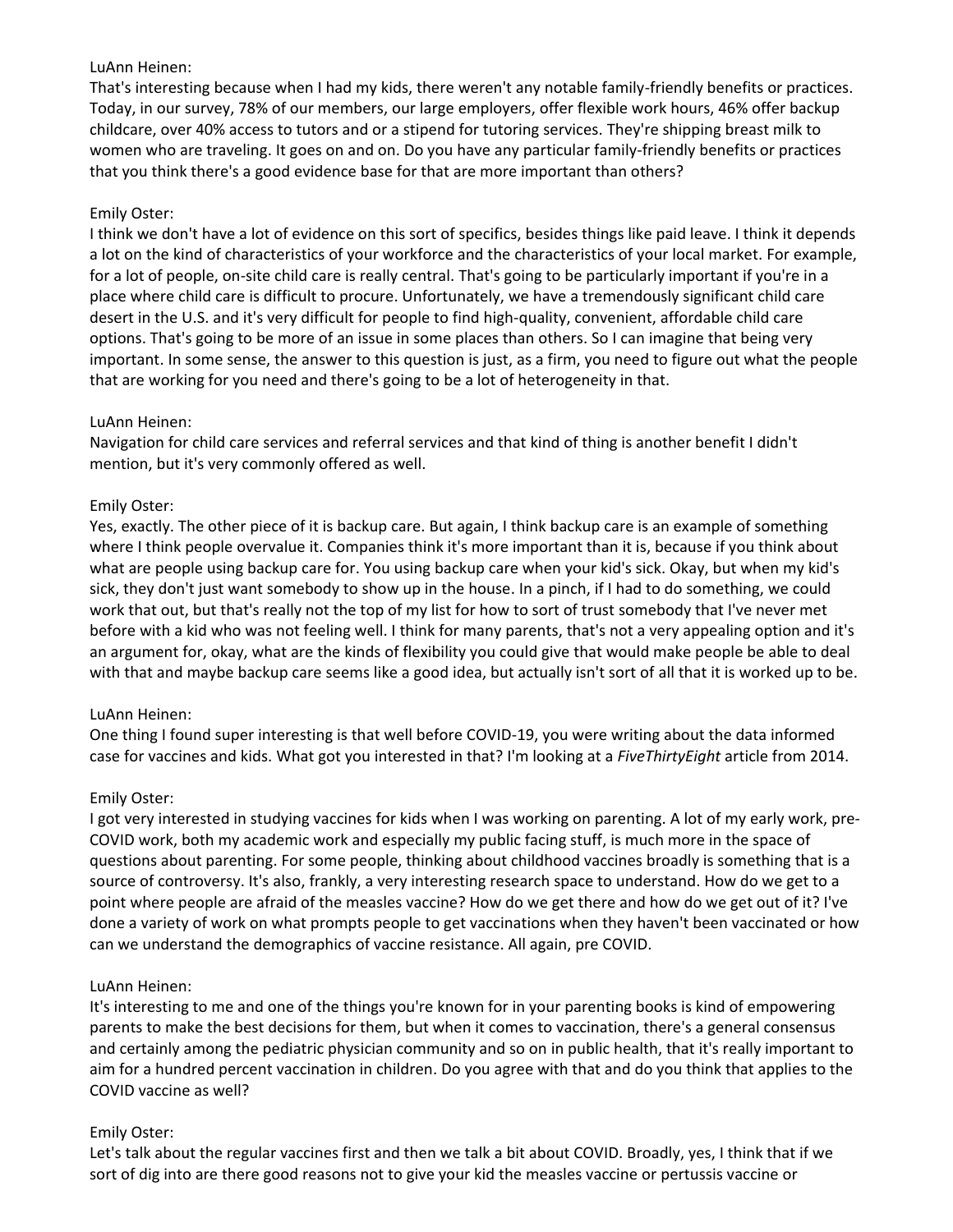something like that or are there not good reasons for that. Those vaccines have been around for an extremely long time. They have been very widely used and more importantly, there are good reasons to give your kids those vaccines and to make sure that we have high vaccination rates. I think a good illustration of that is in 2015 there was a measles outbreak in Disneyland. Somebody came from another country, they had measles, okay. Measles vaccines are super effective. They have basically sterilizing immunity, which means if you're vaccinated, it's not just that you can't get sick, you just can't get it. But measles is also extremely contagious. It can live on surfaces for hours and hours and hours. So somebody came to Disneyland, they had measles and a bunch of people got measles, and they got measles because they were not vaccinated. That was a very strong example of why everybody should be vaccinated for measles and why your kids should be vaccinated for measles. It's so they don't get measles, a disease which largely affects children. For all of those things there's no reason not to do it and there's a good reason to do it because these are diseases that affect kids. One of the things we've seen in, and I saw in some of my research, is when you have a local death from pertussis, whooping cough, it's a vaccine preventable disease, but some people are not vaccinated every year. Maybe two dozen infants die of whooping cough. When you have cases of deaths from that in your area, it prompts more vaccination in the following year. It does sort of look like that feeds back there.

#### LuAnn Heinen:

I saw a data point that one in four children are not getting all the recommended shots for the seven infectious disease vaccines, which is all the ones you get before age three - MMR, DPT, polio, chicken pox - how is that trending?

#### Emily Oster:

That is trending down, at least in the most recent year. I think one of the very unfortunate aspects of the pandemic was a dramatic drop in well-child visits and, as a result, a big drop in these routine vaccines. I think we're seeing a big change in that, which is not good.

#### LuAnn Heinen:

If we're not in a good place on those generally, widely-accepted childhood vaccinations, then how concerned are you about the COVID-19?

#### Emily Oster:

I think the COVID-19 vaccine, parents are thinking of as a completely different decision. I think that's not quite right, but I can see why people are processing it differently. It's newer, so this isn't the measles vaccine which has been around for a long time. It's a new vaccine now. It has been given to billions of people. It's not like it's totally untested, but it is newer and this will be kind of the first wave of kids that get vaccinated. I think the other issue that's come up is that COVID, we are lucky that it has not affected kids anywhere close to the rates that it's affecting older adults, the age gradient is really, really striking, but that means for a lot of parents, they sort of look at this and they say, "well, I'm going to vaccinate my kid, I'm going to give my kid the COVID vaccine, but why." Those sort of personal benefits to doing this are relatively small, even if the kind of broader societal benefits may be reasonable. That personal cost benefit is going to give a lot of parents pause.

#### LuAnn Heinen:

Do you have any thoughts as to what works best to increase vaccination rates between winning over hearts, winning over minds, passing laws?

#### Emily Oster:

I think there's sort of two big categories of this that I would say. On the one hand, I hope that as we kind of come into this initial COVID vaccine, and the way that this is likely to play out, is there are a bunch of people who are chomping at the bit to vaccinate their kids. For example, I'm dying to vaccinate my kids and every day my husband is saying did you text the doctor about when we can get an appointment? When I say they're not approved yet, he's says "I want one in advance." There's many people who are going to do this. Within the first few weeks of this, I think we'll see millions of childhood vaccines. Then there were some people who are staunchly opposed, and we can talk about how we're going to reach those people later. Then there's a bunch of people in the middle who I think have some feeling like, "well, I'm not exactly sure about this and I feel like I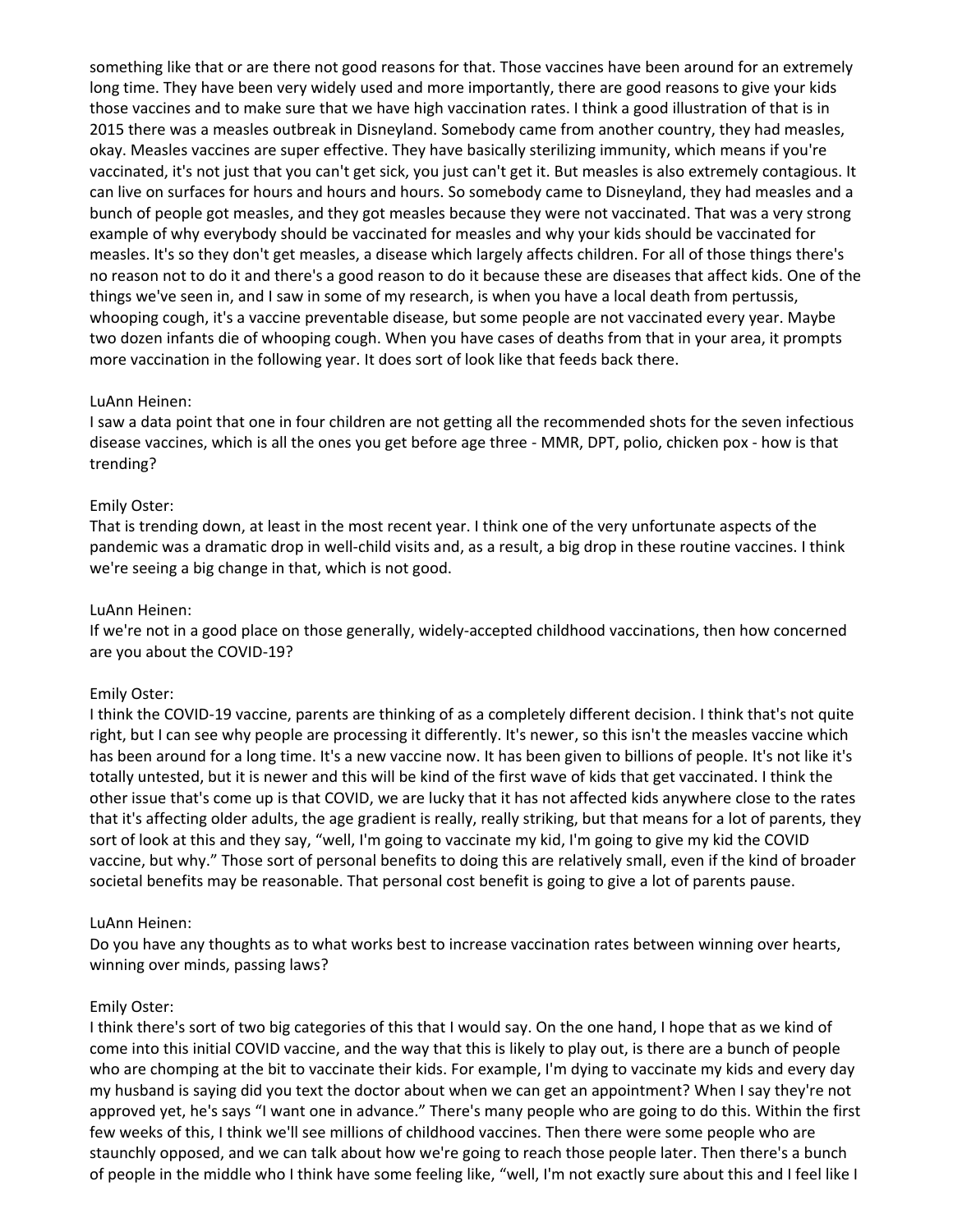need to see more information." I hope that the way that we can frame this decision for that group is to sort of ask them to think about do you want to vaccinate your kid now or do you want to discuss it again in a few weeks? Because if you get people into a decision frame of do you want to vaccinate now or not, then if they choose not, then they may continue in the decision of not. It's really, really important to keep open, maybe you might think you need more information, but let's make sure we have a plan to revisit this in a few weeks because by then millions and millions of kids will have been vaccinated and maybe you will feel differently. That's the first step, to be a little patient, do a little on the ground and at pediatrics offices, talking to families about what we're seeing and why it's a good idea. Then I think there's going to be a stick aspect of this later, which is we are going to see school mandates, I think, but probably not until next Fall.

#### LuAnn Heinen:

Is there any particular role for employers? The Edelman Trust Barometer is reporting higher levels of trust in employers compared to government and the media, not however, pediatricians.

#### Emily Oster:

Yes, I think employers play a role, probably more in education. I think for example, my employer spends a fair amount of time offering webinars with experts. That kind of employer sponsored activity probably has some value, particularly if people are kind of questioning what exactly they should do and how they should think about these decisions.

#### LuAnn Heinen:

Thank you so much for that, it's really helpful. Starting in pregnancy, you've pointed out that new parents get a lot of advice from family, from friends, from doctors and even people on the street. A lot of that is based on personal experience and anecdotal information. If you're up for it, let's play a game.

Emily Oster: Okay. A game. I love it.

#### LuAnn Heinen:

What does the data tell us? I'll throw out the first one to get us going; it's a little bit of a hot potato. Alcohol during pregnancy.

## Emily Oster:

It's very clear that excessive alcohol consumption, that drinking a lot during pregnancy, can be very damaging to the infant, and I think that that's very well understood. When I wrote *Expecting Better,* I sort of dug into what about occasional drinking, what about having a glass of wine every now and then, which is much more common in places outside of the U.S. When you at the data on that, there really isn't much evidence that has negative impacts on infants or on kids, even when you dig into the pretty extensive, large datasets, much of which come out of Europe,

#### LuAnn Heinen:

How about sleep training your baby.

#### Emily Oster:

Sleep training your baby - the first thing to say is that sleep training, which is letting your baby cry and helping them learn to fall asleep on their own, doesn't have negative impacts on infants. It doesn't make them less attached or have any sort of long-term impacts that are observed. It does tend to improve infant sleep and also tends to improve parents' sleep. I think an important thing to note there is that actually, when we study the impacts of these kinds of sleep training activities, one of the things that's really heavily impacted is parental depression and marital satisfaction and the kinds of things that come if you are sleeping.

LuAnn Heinen: Screen time limits.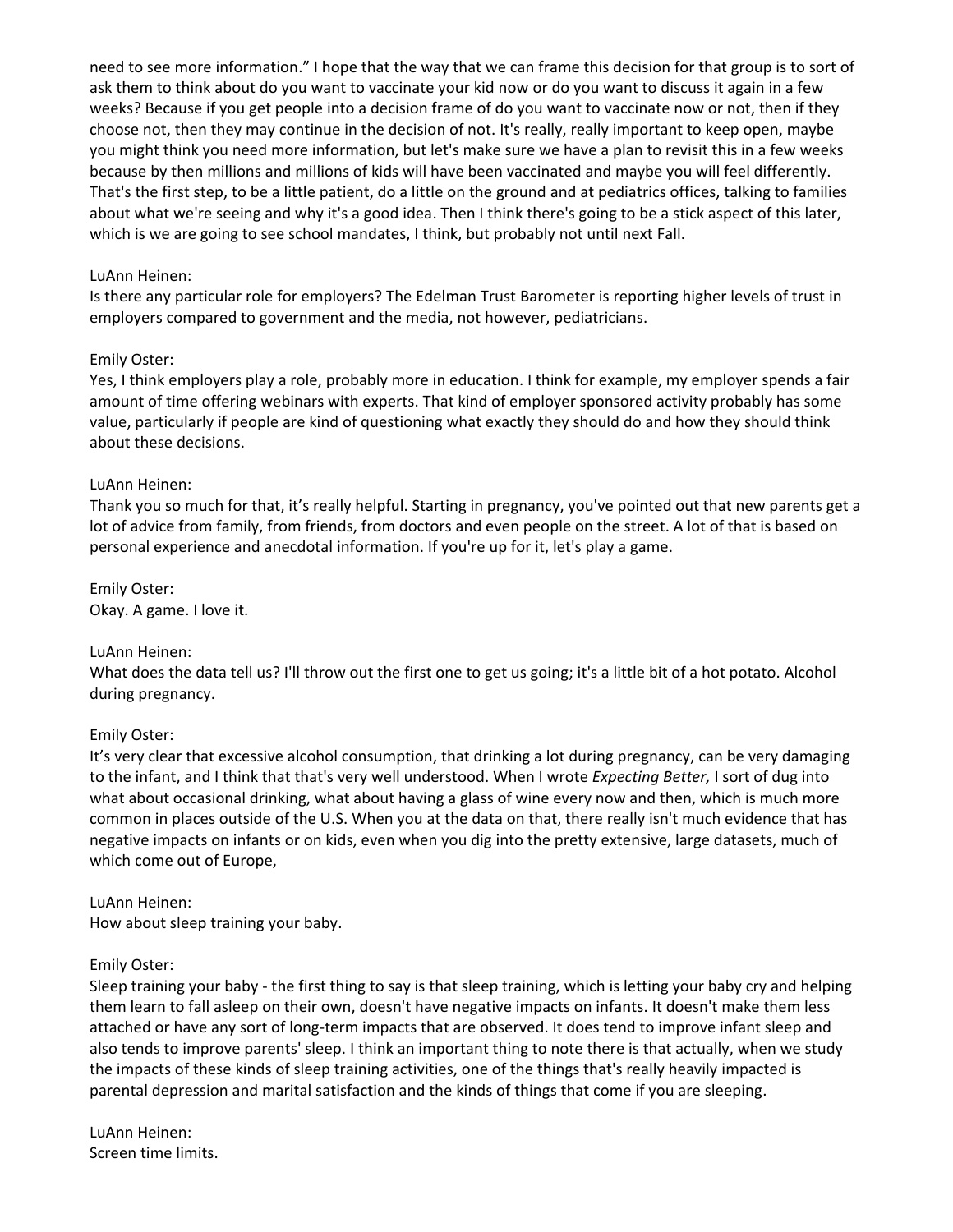The data on screen time does not suggest that there's anything particularly wrong with screen time. I really encourage parents to think about screen time, not as something that's either good or bad or has a lot of emotional valence, but as a part of a normal, healthy life that also needs some limits. If you are watching TV, you're not doing something else. If your kid is watching TV for eight hours a day, then that doesn't leave very much time for going outside or playing soccer or going to school or anything else. There's a lot of value in thinking about what is a good time for screen time, recognizing that it's probably not never, and it's also probably not always, and that that's really the way to frame it rather than the idea that somehow screen time is inherently bad, but it's something we have to suffer through because our kids whine too much. That, in fact, screen time is a normal part of the healthy life, but not an infinite amount.

## LuAnn Heinen:

Just an editorial aside, where did all these parenting rules come from then?

## Emily Oster:

I think that the parenting rules sometimes come from flawed interpretations of studies or really excessive caution. I think there's some times, particularly around some of the stuff in pregnancy, there's a sort of attitude of like, well, we could never be sure if the following thing was safe and so just out of an abundance of caution, let's tell people to do nothing. I also think when we're talking about the parenting stuff, there's almost a sort of virtue signaling aspect of some of these decisions where the truth is that screen time makes our lives easier. It's just the way it is. It's much nicer at the end of my day, I have a little bit of empty space to cook dinner without people screaming at me because they're watching TV. I would admit that part of the reason we have it at that time is that it makes the lives of the adults easier. I think there is a part of parenting sometimes where people say that's just because you're not really willing to engage with your kids, but I engage with my kids. I wouldn't let them watch screens because of how I love to engage with them. But there's a piece that sort of feels like that, like by suffering that I'm showing my love.

# LuAnn Heinen:

I'm feeling so much better about my parenting so many years ago.

The finale and the one we're all waiting for - what about the impact on kids to working parents. What's the data say?

# Emily Oster:

The data says it doesn't really matter for your kid whether both of you work or one of you works. There's reasons to have jobs, like to generate money, but in terms of the question of if I had the choice, is my kid going to be better off if they have a stay at home parent versus having two working parents, there isn't really anything in the data that would suggest that that matters for the things we can measure, which are things like test scores and health and so on. So we're just not seeing much evidence that matters in either direction. I think is in some ways for me it's quite freeing, because I think it really says there are a lot of complicated things in the decision of whether to work and how much and they involve finances and whether you want to work and whether you like your job, but taking this one off the table and just saying there are ways to make this work with your kids and it's not really going to matter either way. This should really be about what is going to work for the whole family or for the adults in the family, not about somehow we have to do this to invest in making the best kids.

## LuAnn Heinen:

Excellent. I did really love just the concept of the family, how you framed it in *The Family Firm*, that you think about everybody in the family in a sustainable way.

# Emily Oster:

Yes, and I think it is a sort of sustainable. Sometimes we have this idea, okay, I would do anything for my kids and I would do anything for my kids if they needed it. If they don't need it, then maybe I'll sometimes do things for myself.